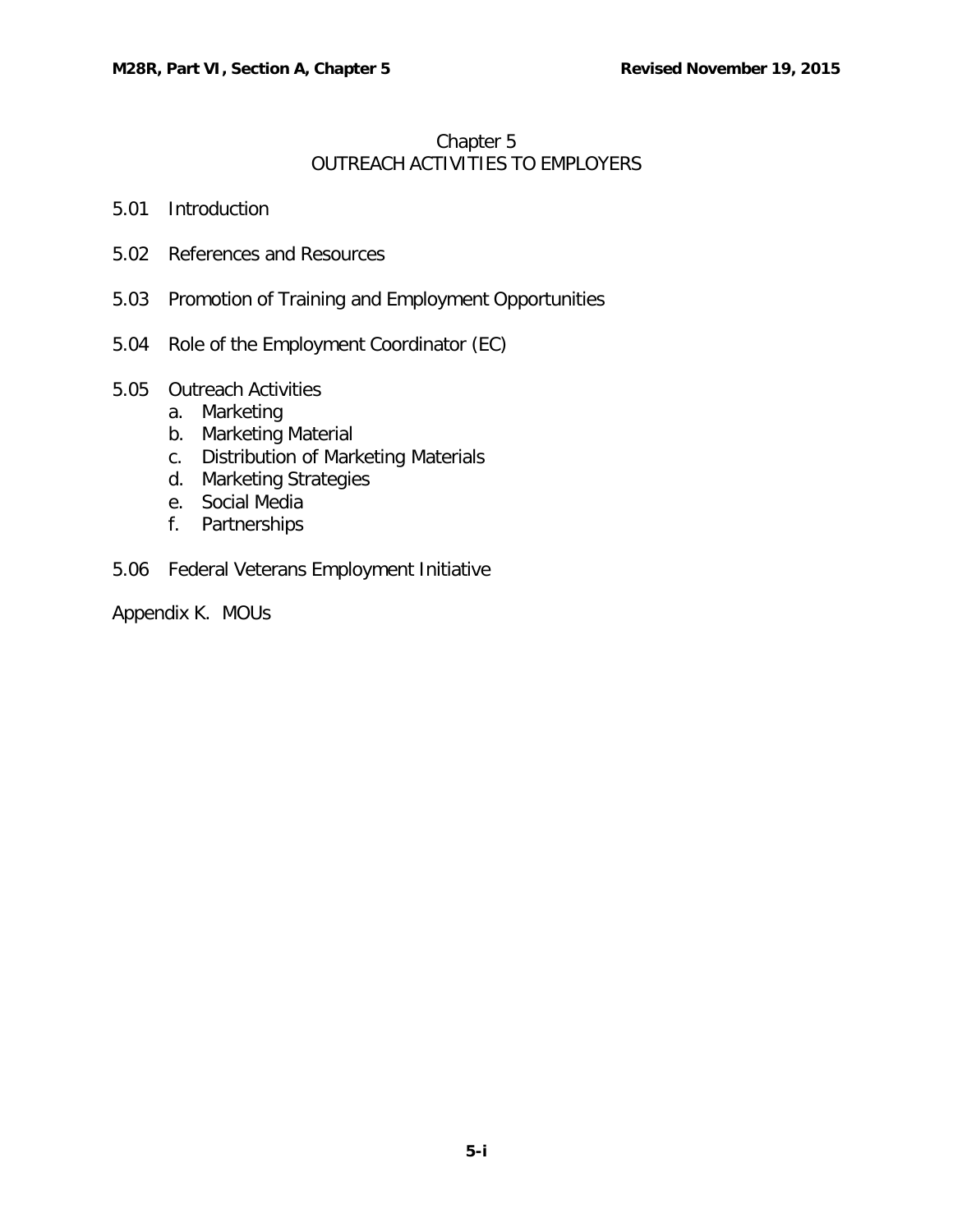### Chapter 5 OUTREACH ACTIVITIES TO EMPLOYERS

## <span id="page-1-0"></span>5.01 Introduction

Outreach is a proactive, intentional effort by individuals in an organization to connect its ideas or practices to the efforts of other organizations, groups and individuals. Along these lines, the Department of Veterans Affairs (VA) Vocational Rehabilitation and Employment (VR&E) staff are authorized and directed to contact Veterans with service-connected disabilities, employers, community organizations, and other entities in order to:

- Promote training opportunities supported by VR&E to all potentially eligible and entitled Veterans.
- Increase community awareness of the VR&E program.
- Connect employers with VR&E as a potential source of training for Veterans and a potential source of employment.
- Establish employment opportunities for VA VR&E program participants.
- Develop community relationships and support.

Through outreach, VR&E staff helps individuals and groups learn about VR&E services and how to access them. In this chapter, topics include promotion of training and employment opportunities, employer outreach and marketing, and Internet marketing.

<span id="page-1-1"></span>5.02 References and Resources

| Regulations: | 38 Code of Federal Regulations (CFR) 21.256<br>38 CFR 21.296<br>38 CFR 21.299 |
|--------------|-------------------------------------------------------------------------------|
| Websites:    | https://www.ebenefits.va.gov/ebenefits/homepage                               |

#### <span id="page-1-2"></span>5.03 Promotion of Training and Employment Opportunities

VR&E offices are directed to promote the establishment of employment, training and related opportunities to provide eligible Veterans with compensable serviceconnected disabilities the services and assistance necessary to enable them to become employable and to obtain and maintain employment. Effective

[http://www.fedshirevets.gov](http://www.fedshirevets.gov/)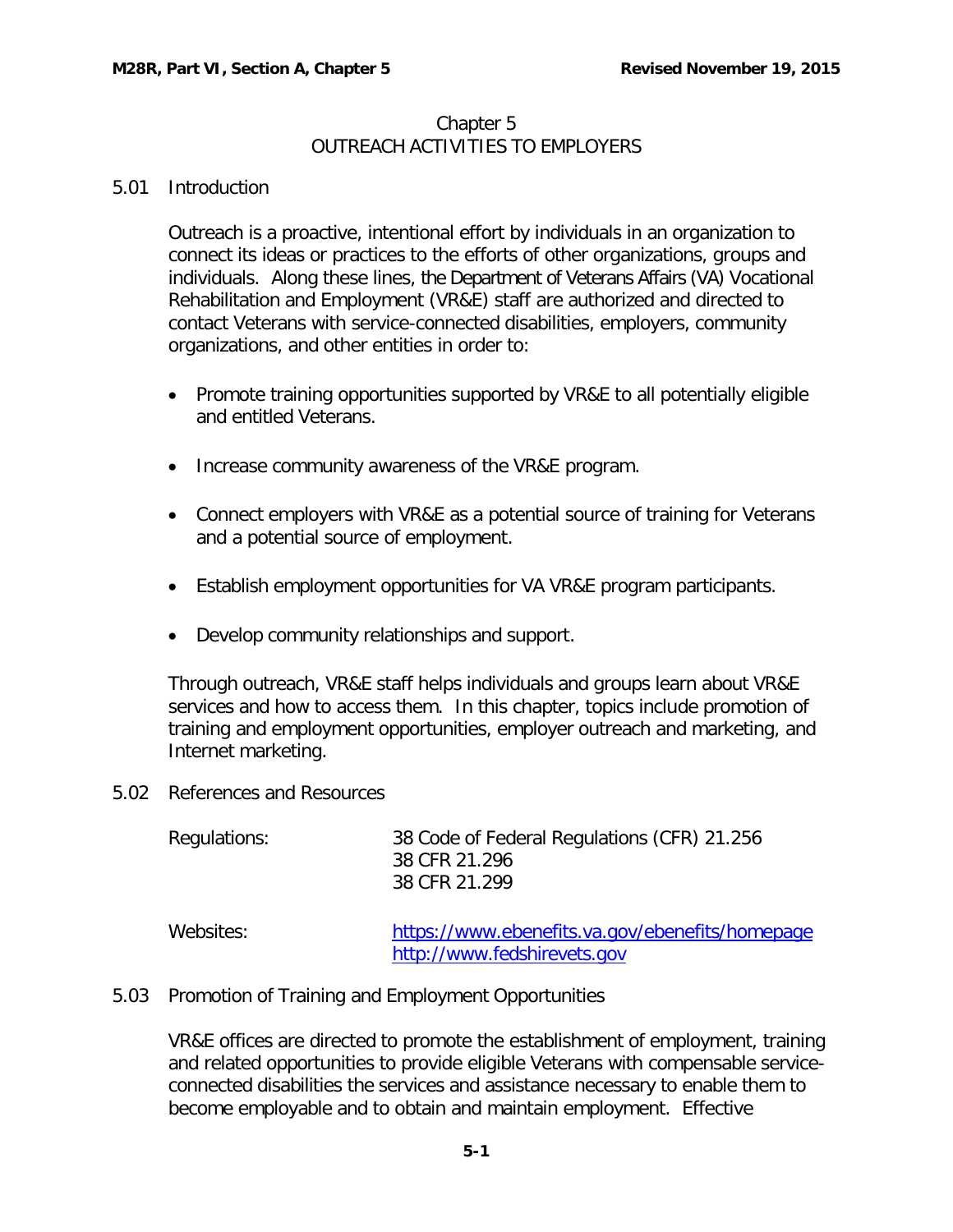promotion of training and employment opportunities includes:

- Coordination and cooperation with other disability and employment placement service providers and interested parties.
- Participation in job fairs and related community activities.
- Engagement in outreach activities to employers.
- Providing employers with valuable consultation services.
- Training on the Americans with Disabilities Act (ADA) and other relevant disability law.
- Assistance in determining and providing assistive technology or other reasonable accommodations needed by a Veteran.
- <span id="page-2-0"></span>5.04 Role of the Employment Coordinator (EC)

One of the EC's primary duties is conducting outreach activities to employers. These outreach duties include, but are not limited to:

- Establishing effective relationships with potential employers within the Regional Office's (RO) jurisdiction.
- Serving as the primary consultant and point of contact for the VR&E staff members, employers, Veterans and the community regarding employment services.
- Providing Labor Market Information (LMI) to assist case managers in developing suitable vocational goals.
- Advocating for the placement of Veterans in suitable employment through active networking with employers.
- Providing guidance to the Veterans and employers regarding access to the website through assistance with the registration process and the listing of employment opportunities.
- Utilizing state-of-the-art marketing techniques to promote the hiring of Veterans with service-connected disabilities. This includes media events and job fairs with employers within the office's jurisdiction.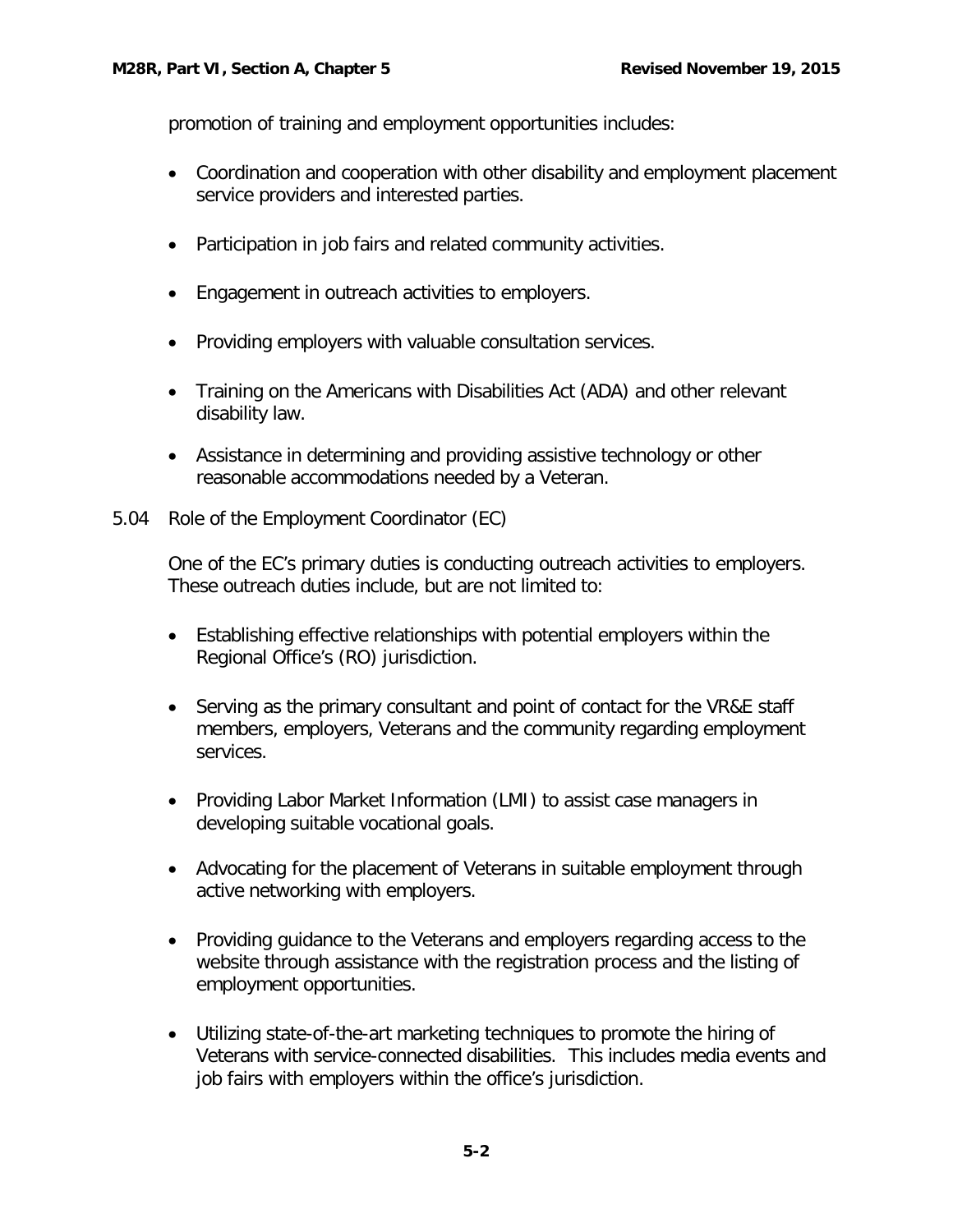## <span id="page-3-1"></span><span id="page-3-0"></span>5.05 Outreach Activities

a. Marketing

Good marketing is essential for successful outreach with employers. All VR&E offices are directed to market the VR&E program and the employment of Veterans with service-connected disabilities within their jurisdiction. Each VR&E Office's responsibilities include but are not limited to the following:

- Conducting informational briefings to local and national employers.
- Developing local Memoranda of Understanding (MOU) with various employers for job training and placement of Chapter 31 Veterans. See Appendix K, MOUs, for copies of established MOUs.
- Encouraging employers to register and list job openings on the Veterans Employment Center (VEC).
- <span id="page-3-2"></span>b. Marketing Material

Each VR&E office is directed to distribute promotional materials developed by VR&E to employers and the community. These may include, but are not limited to:

- Digital Versatile Discs (DVD) or other video media developed for this purpose, and
- Printed materials, such as QuickBooks, pamphlets, brochures, posters, flyers, etc.

Each EC is provided an EC portfolio. This is an organizer that contains various items including a VA VR&E program standardized PowerPoint presentation, forms for various employment programs, and informational brochures, DVDs and handouts. The EC portfolio should also be used to carry the resumes of Veterans the EC is seeking to place. The portfolio is used as the EC's resource center when meeting with employers.

<span id="page-3-3"></span>c. Distribution of Marketing Materials

These marketing materials may be distributed during:

- Vocational rehabilitation employers' network meetings.
- Industry expositions, such as Chamber of Commerce events.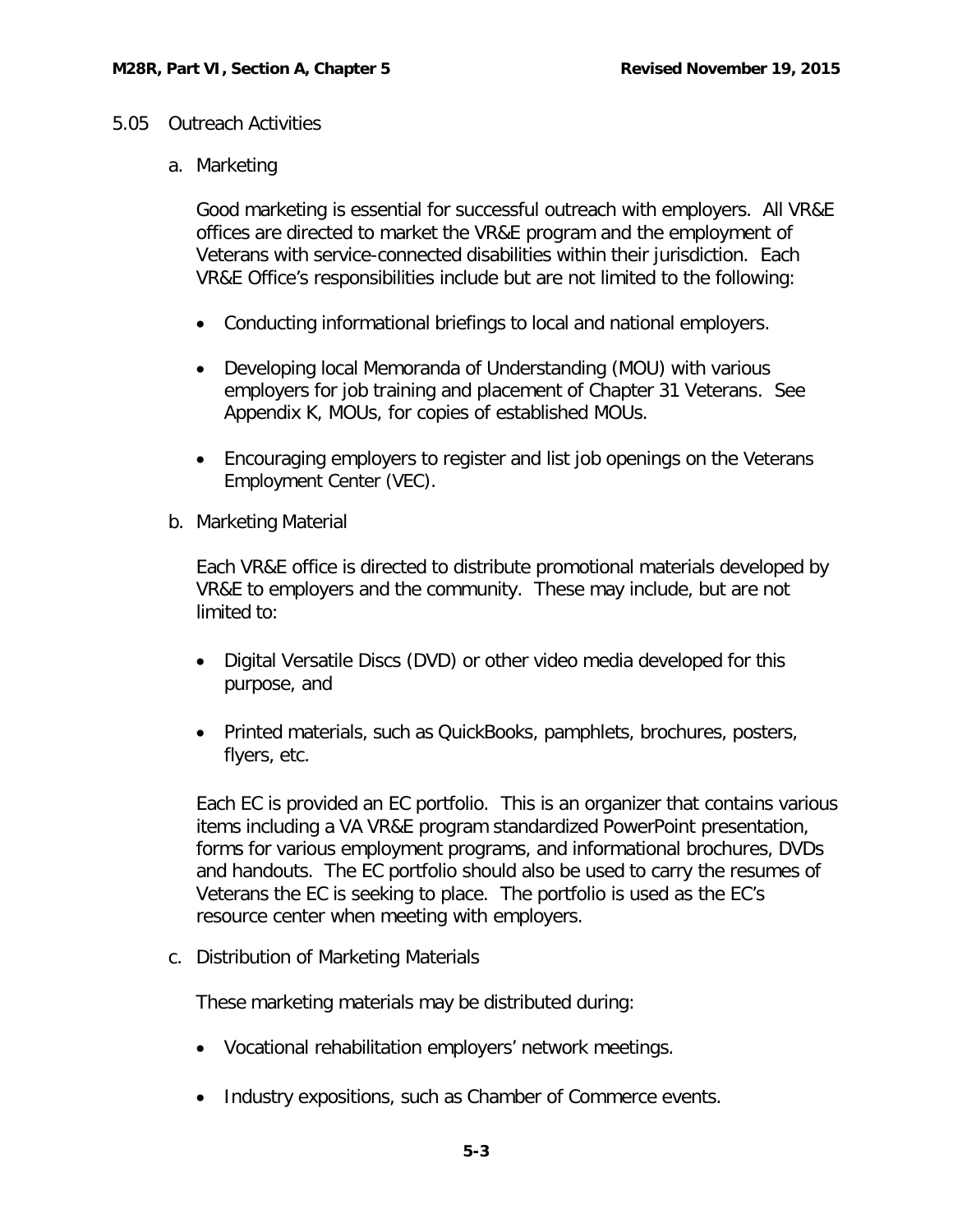- Job fairs sponsored by state employment offices.
- Job fairs sponsored by non-government organizations, such as Goodwill Industries.
- Veterans Employment and Training Service (VETS) sites.
- State vocational rehabilitation offices.
- <span id="page-4-0"></span>d. Marketing Strategies
	- 1. Targeted Marketing

VR&E endeavors to market the VR&E program and the employment of Veterans with disabilities using a marketing strategy with well-defined target employers. Each VR&E division will analyze the local labor market using available resources and develop a list of local employers that are partners in the employment of Veterans with disabilities or that have potential for collaboration with VA. When developing a list of priority targets for focused marketing, consideration should be given to:

- Employers with a history of hiring VR&E participants.
- Federal, state and local government agencies.
- Employers with a large number of employees.
- Defense and other federal contractors.
- Veteran-owned businesses.
- 2. Cold Calling

VR&E staff is directed to generate a database or list of potential employers both in order to locate current career openings for Veterans and to promote systematic marketing efforts. Cold calling will often be necessary for both of these aims and should not be avoided. VR&E staff must research the company or agency prior to contacting it and maintain professionalism throughout all contacts. When calling, the VR&E staff member should be simple and direct, first introducing himself/herself and then asking to speak to the hiring manager. He/she should ask the hiring manager for an appointment to discuss the possibility and benefits of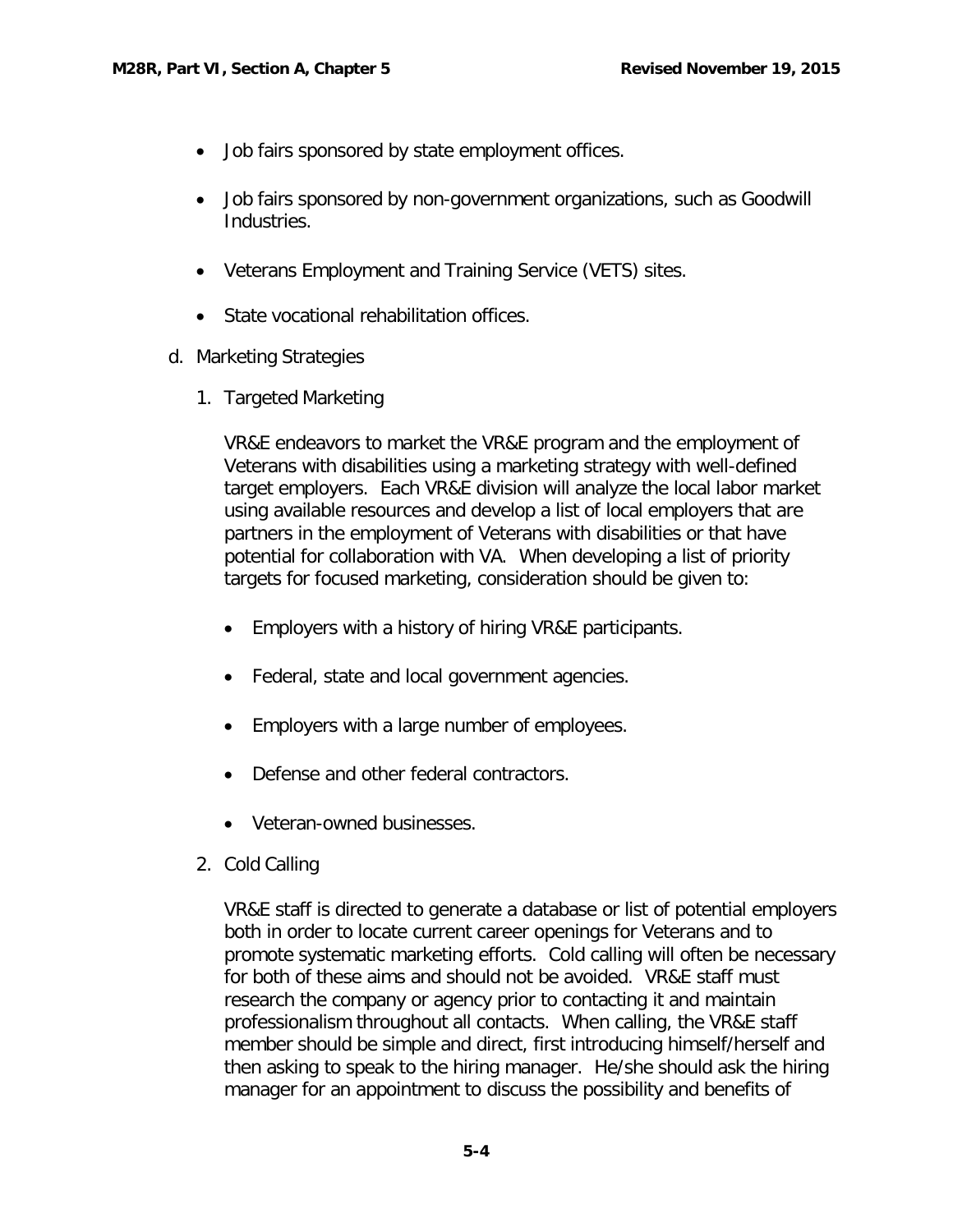employing Veterans who are pre-screened, trained and job-ready.

A list of employers to contact should be compiled from available sources including but not limited to:

- Data-mining job announcements online or in newspapers for employer information.
- Collaborating with the Disabled Veterans' Outreach Program (DVOP) specialist or Local Veterans' Employment Representative (LVER) at VETS to identify potential employers.
- Reviewing local Chamber of Commerce listings of companies by location and number of employees.
- Searching the U.S. Securities and Exchange Commission listing of publicly held companies for local employers' names, contact addresses and phone numbers.
- Searching business information aggregators.
- 3. Employer Accounts on the VEC

Once a company or government agency is determined to be a potential source of employment for Veterans in the VR&E program, the EC will work with the employer to create a relationship in which the employer regards VR&E as a first-class source of pre-screened, trained, job ready candidates for employment. VR&E staff will assist the employer in setting up an account on the VEC. The EC will also work with the employer's hiring manager to determine an appropriate schedule and preferred method of contact for VR&E staff to reach the company to discuss available openings.

The VEC is located at<https://www.ebenefits.va.gov/ebenefits/homepage>

<span id="page-5-0"></span>e. Social Media

VA has established a substantial online presence utilizing the most current social media. The main goal of VA's social media presence is to interact with the "millions of Veterans and their family members" who already use social media each day. Currently, most social media websites are blocked on VA computers, but access can be granted with approval of the VR&E Officer and the local Information Security Officer. VR&E staff should not use their personal social media sites to communicate with Veterans, Servicemembers, and/or families regarding any VA-related discussions involving confidential or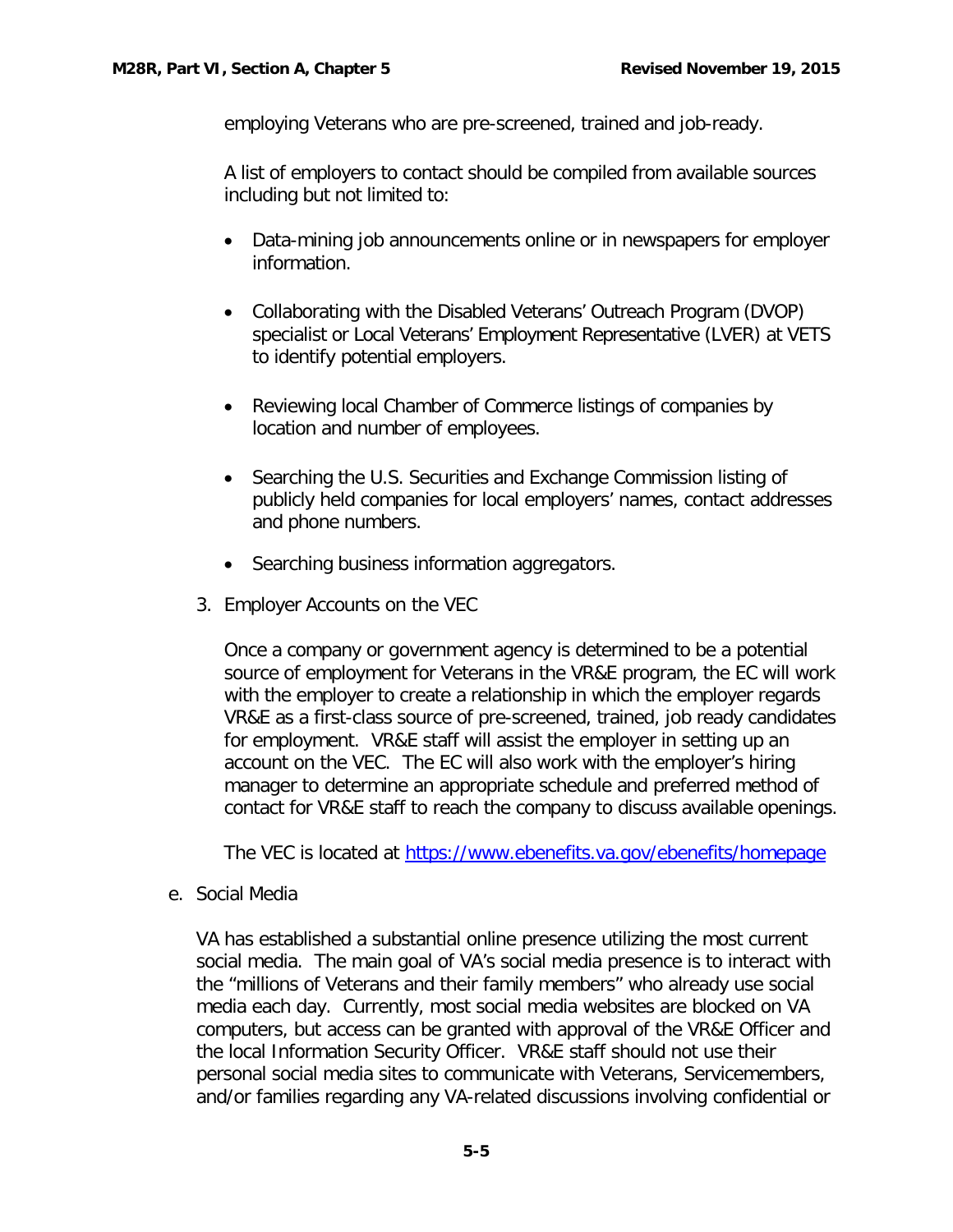restricted information. See M28R.III.B.1 for complete procedural guidance on the use of social media.

<span id="page-6-0"></span>f. Partnerships

Establishing partner relationships with employers not only assists in expeditiously placing Veterans in suitable employment, but also is beneficial when regular hiring proves difficult for Veterans who have special and complicated circumstances.

1. On-the-Job Training

For more information regarding on-the-job training (OJT), refer to 38 CFR 21.296 and M28R.VI.A.12.

2. Non-Paid Work Experience Program

For more information on the Non-Paid Work Experience (NPWE) program, refer to 38 CFR 21.299 and M28R.VI.A.12.

3. Special Employer Incentive

For more information on the Special Employer Incentive (SEI) initiative, refer to 38 CFR 21.256 and M28R.VI.A.7.

4. Memoranda of Understanding (MOU)

MOUs are developed to increase employment and training opportunities for Veterans with disabilities. MOUs provide for a pre-established agreement on shared costs and responsibilities between the employer and VR&E. For more information on VR&E's national MOUs, refer to M28R.VI.A.6. See Appendix K to review VR&E's current MOUs.

5. Veterans Employment and Training Service (VETS)

VA has a partnership with U.S. Department of Labor, Veterans Employment and Training Service (DOL/VETS). The VETS staff provides direct job-placement services to Veterans. VETS offers Veterans assistance with Veterans' preference eligibility information, Uniform Services Employment and Reemployment Rights Act (USERRA) guidance, and Hire Vets First initiatives. VETS utilizes DVOP specialists and LVERs in the field to facilitate outreach and job placement efforts on behalf of DOL and VA.